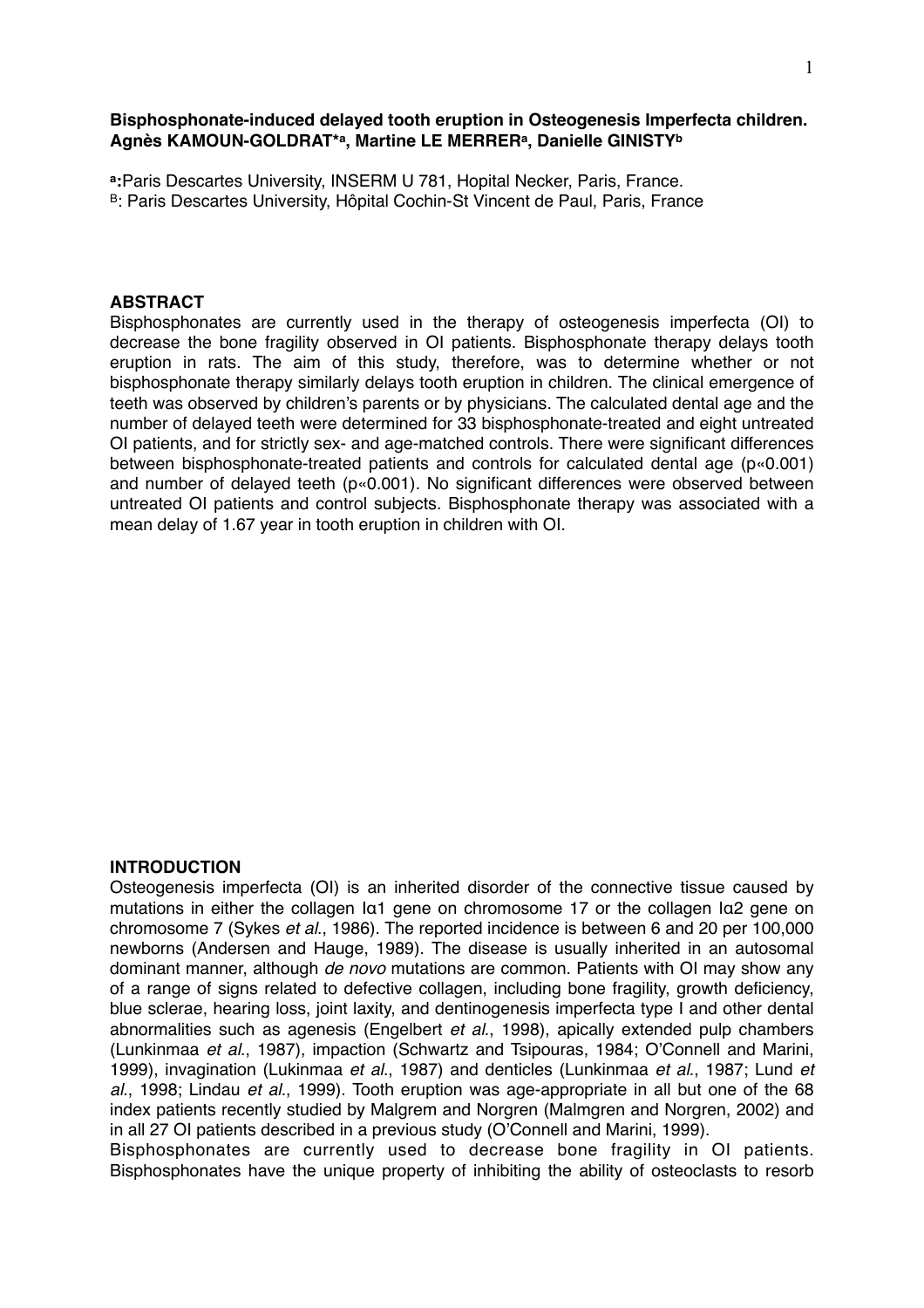bone *in vitro* (Piper *et al*., 1994) and in long bones *in vivo* (Reitsma *et al*., 1980). Studies of osteopetrotic rodents suggest that localized alveolar bone resorption is a requirement before tooth eruption (Tiffee *et al*., 1999). Bisphosphonates inhibit bone resorption and thereby delay tooth eruption of both molars and incisors in rats (Grier and Wise, 1998).

We studied OI patients to determine whether or not tooth eruption was delayed by bisphosphonate therapy.

### **MATERIALS AND METHODS**

The study population consisted of children with OI who were registered in patient groups (Association de l'Osteogenese Imparfaite, Association Francophone Belge de l'Osteogenese Imparfaite). A child was included if any one of the permanent teeth had fully emerged. The first group of patients was composed of 33 children, 6.2 to 14.6 years old, receiving nitrogencontaining bisphosphonate therapy (12 boys and 21 girls). Sex- and age-matched controls were recruited from the French general population. The second group of patients was four boys and four girls with OI (ages were 5.8 to 13.4 years) who had never received bisphosphonate, and age- and sex-matched bisphosphonate-treated OI patients. Sex- and age-matched controls used for the second group were the same as those used for the first group. The patients in the two groups were classified as OI types I, III and IV as defined by Sillence (Sillence *et al*., 1979).

This study protocol was approved by a local Ethics Committee, and informed consent was obtained from the mother or the father of the children.

Each child underwent a visual inspection under natural light for the presence of permanent and deciduous teeth. All inspections were performed by physicians or parents, not by dentists. The status of each tooth was recorded on a diagram of the permanent dentition using a scale of 0-1: 0, no tooth present; 0.5, crown of the emerging tooth less than half emerged; 1, tooth fully emerged and in occlusion.

The data published by Hurme (Hume, 1949) were used to determine the number of delayed teeth.

Two different methods were used to assess dental age. Method 1 was based on the number of permanent teeth that had emerged; data were collected for girls and boys between 5.8 and 12.9 years of age (Hagg and Taranger, 1985). Method 2 used a mathematical model that took several variables into account to calculate the age as a continuous variable (Foti *et al*., 2003); this model was designed to be used in the absence of radiographs, when only data from clinical intra-buccal examinations are available. The dental age was estimated using the following formula:

#### Estimated age =13.652

-(0.514 X number of erupted deciduous upper incisors)

-(0.236 X number of erupted deciduous upper molars)

+(0.314 X number of erupted permanent upper canines)

-(1.748 X number of erupted permanent upper first molars)

+(1.012 X number of erupted permanent upper second molars) +(0.994 X number of erupted permanent upper third molars)

+(0.252 X number of erupted lower premolars)

+(0.285 X number of erupted permanent lower second molars)

+(1.537 X number of erupted permanent lower third molars)

This method can be used only for children in who the first permanent molar has already erupted.

The paired t-test and chi-2 test were used for statistical analyses.

# **RESULTS**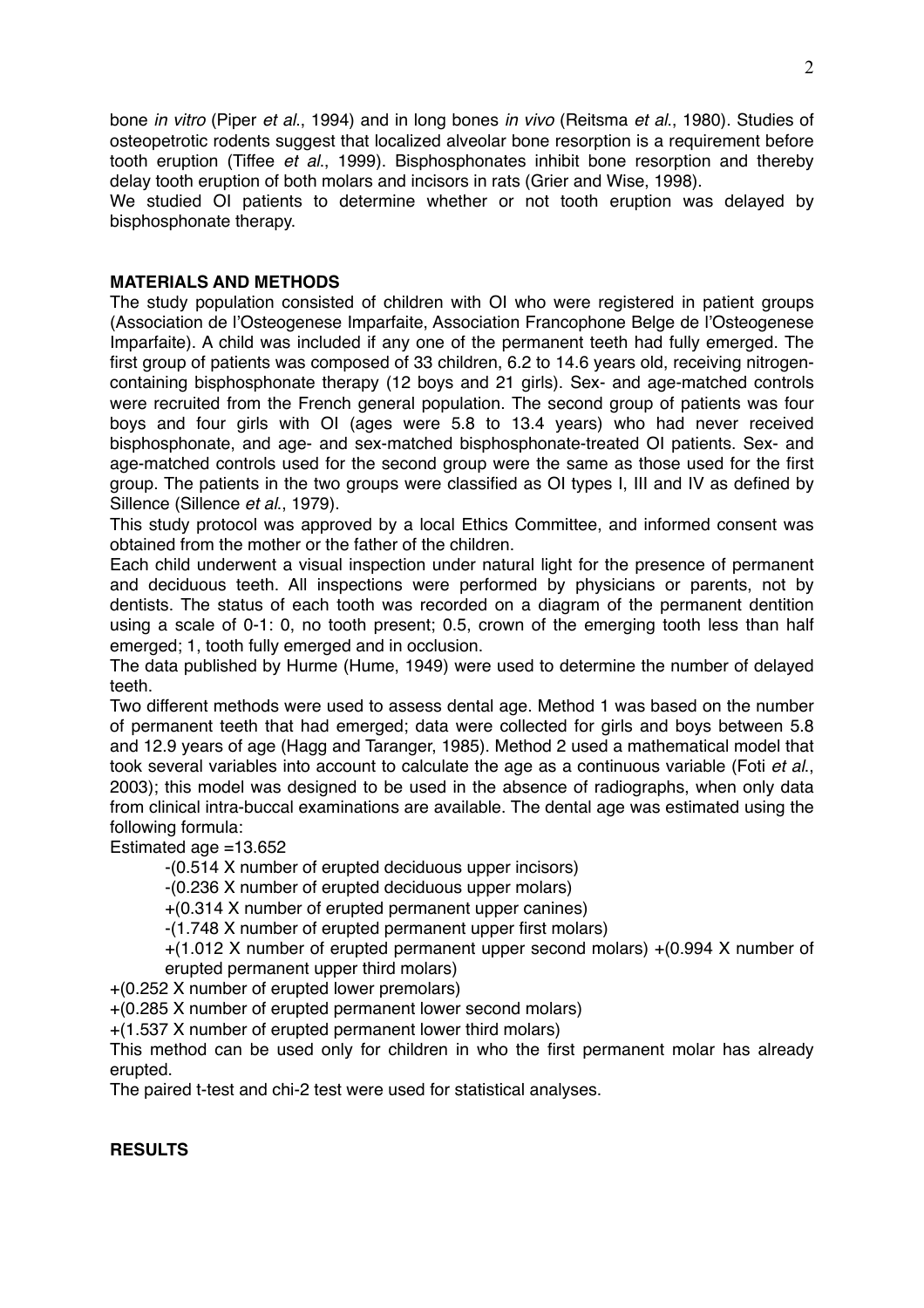We assessed the dental ages of bisphosphonate-treated OI children and compared them to those of a healthy control group and to a group of OI patients who had not received bisphosphonate therapy.

The accuracy of assessment of chronological age by analysis of tooth emergence was checked in the control group. For Method 1, there was no significant difference between the calculated dental age and the chronological age (paired t-test t=0.60). However, a significant difference was observed between the dental age calculated by Method 2 and the chronological age (paired t-test t=5.00, p<0.001).

Figure 1 shows chronological age and dental age calculated by the method 1 (Hagg and Taranger 1985) for all the children. The mean (±SEM) tooth eruption delay was 0.009±0.07 for controls and 1.67±0.40 for bisphosphonate-treated OI patients (p«0.001). Table 1 reports the number of delayed teeth in OI patients and matched controls: there were significant differences between controls and both group 1 (p<0.01) and group 2 (p<0.01) as assessed by the chi-2 test.

Patients and controls in group 1 (Table 2) showed significant differences concerning (i) the dental age determined by Method 1 (paired t-test t=7.00, p«0.001), (ii) the dental age determined by Method 2 (paired t-test t=3.21, p<0.01), and (iii) the number of delayed teeth (paired t-test t=3.87, p«0.001) (Table 3).

In contrast, no difference was observed for the same items between untreated OI patients and control subjects in group 2 (Table 2).

# **DISCUSSION**

For practical and ethical reasons, our study was based only on clinical examination of dental eruption status. This study does not address the numerous oral problems associated with OI, such as type III dental malocclusion, posterior crossbites or impacted teeth (Schwartz and Tsipouras, 1984). Although various dental abnormalities are associated with OI, alterations of tooth eruption were not found to be prevalent in a previous study (Malmgren and Norgren, 2002). Bisphosphonate therapy was not administered to the patients described in this previous study and only one of the 68 patients included had delayed tooth eruption; in this patient, only the lower medial incisor had erupted at 19 months of age, and at 30 months of age only eight teeth had erupted, although all expected teeth could be found on radiographs. Thirty-two patients in this study were between 5 and 14 years old and had age-appropriate tooth eruption. An earlier study involving about 40 patients reported similar findings (O'Connell and Marini, 1999).

We also observed that there is no difference for tooth eruption between untreated OI patients and sex- and age-matched controls (Table 2); our comparison of 8 bisphosphonate-treated OI patients with 8 controls, despite the small numbers, revealed significant differences for number of permanent teeth and dental age (determined by method 1 described above) (Table 2).

An overall picture of the dentition as assessed by analysis of tooth emergence can only be obtained by counting emerged teeth in individuals during the period of emergence of the primary or permanent dentition (Hagg and Hagg, 1986). Various methods have been reported by many investigators (Lysell *et al*., 1962; Filipsson, 1975, Moorrees and Kent, 1978; Hagg and Taranger, 1985). We only used a clinical analysis of tooth emergence. Tooth eruption is mediated by bone remodeling and dental development which is contingent on further root development prior to initiation of bone remodeling. Our clinical examination does not distinguish between bone remodeling and root development. Nevertheless, there is biological evidence that bisphosphonates have a direct effect only on the former mechanism (Marks *et al.,* 1995).

The development of a tooth and its emergence into the oral cavity are complicated phenomena, and the mechanisms are not yet fully understood. Individual teeth develop within the jaws, and eruption occurs during a complex process involving bone remodeling on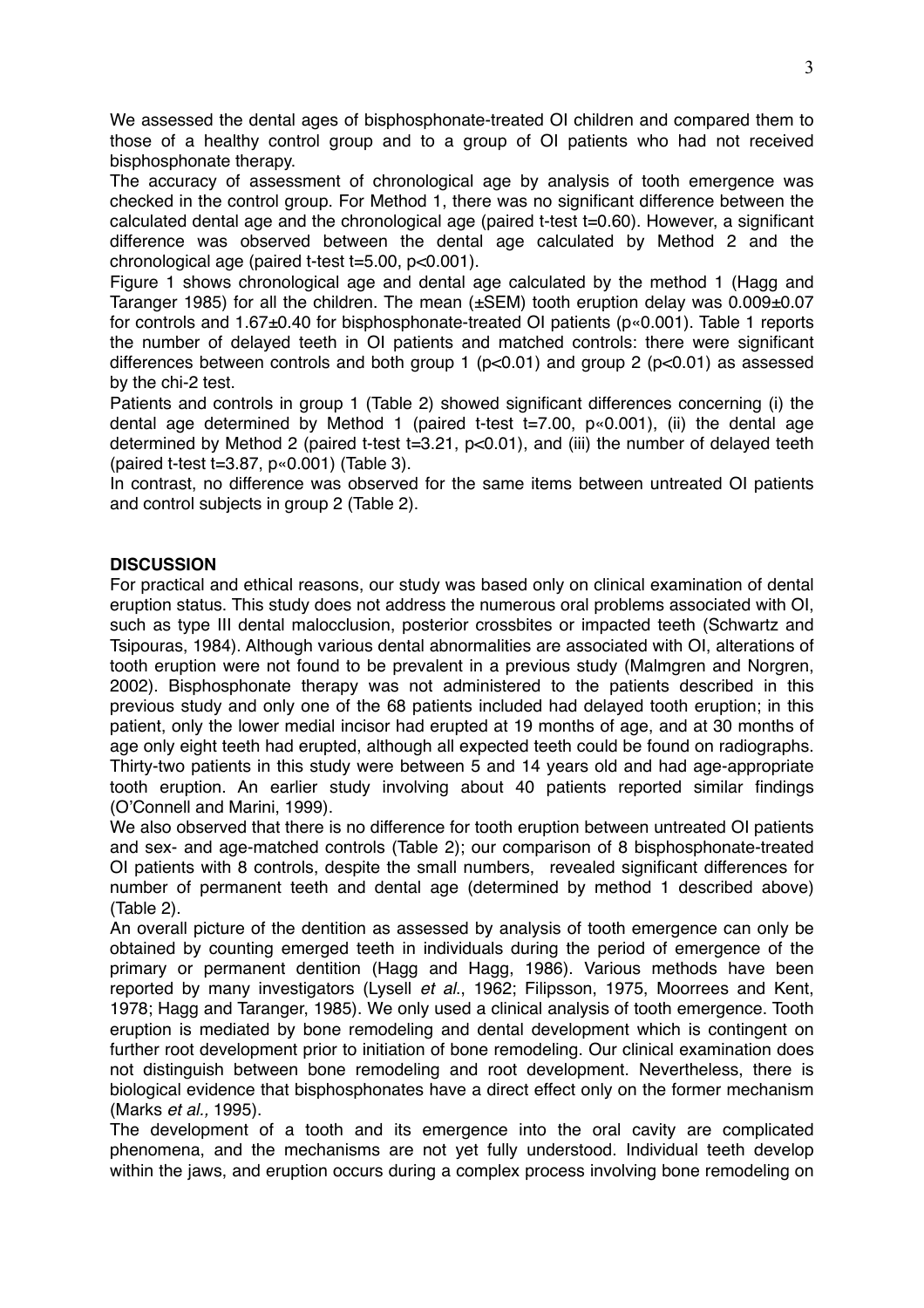opposite sides of the developing teeth (Marks *et al.,* 1995). In addition to bone changes, eruption of the permanent teeth necessitates resorption and exfoliation of the primary teeth. The requirement of alveolar bone resorption for tooth eruption was first noted in osteopetrotic rodents. Ostepetrosis is a congenital bone disease involving reduced bone resorption but not reduced bone formation (Marks, 1973), and in many cases there is failure of teeth eruption. For example, in the toothless rat (*tl*), the teeth are fully formed but do not erupt (Cotton and Gaines, 1974). Such animals have few osteoclasts, and they are probably non-functional (Marks, 1973; Seifert *et al.,* 1988). This was confirmed by scanning electron microscopy that showed the absence of bone resorption in the crypts of *tl* rats, contrasting with the scalloped crypt surfaces in normal rats, which indicate bone resorption. In another strain of osteopetrotic rats (*ia*) in which the teeth do not erupt, irradiation and injection of spleen cells from normal rats resulted in tooth eruption as a result of the formation of functional osteoclasts (Marks, 1981). Also, osteopetrotic (*op/op*) mutant animals have fewer osteoclasts than normal mice, and their teeth do not erupt (Marks and Lane, 1976).

A direct causal relationship between resorption of alveolar bone by osteoclasts and tooth eruption has been shown in studies in which pamidronate, a bisphosphonate that reduces bone resorption by osteoclasts, was injected into rats (Grier and Wise, 1998): eruption was delayed by 8 days for the first mandibular molars, 1.6 days for the mandibular incisors and 2.5 days for the maxillary incisors. The cytological effect of this treatment was to increase the size of the osteoclasts, and the number of nuclei, suggesting that the osteoclasts might be increasing in size to compensate for their reduced ability to resorb bone (Grier and Wise, 1998). It was also found (Alatli and Hammarstrom, 1997) that both single and multiple injections of a bisphosphonate in rats inhibited the formation of acellular cementum in the teeth; a cellular hard tissue matrix was formed on the newly developed dentin surface, but not on previously formed acellular cementum. This hard tissue matrix was gradually resorbed after ending bisphosphonate treatment (Wesselink and Beertsen, 1989; Wesselink and Beertsen, 1994).

Nitrogen-containing bisphosphonates (N-BPs) are currently used in the treatment of bone fragility in humans. The only previously reported effects of bisphosphonates on teeth are slight disruptions in the formation of enamel and dentine in rats (Fouda *et al.,* 1991). After internalization, N-BPs inhibit a key enzyme, farnesyldiphosphate synthase, in the biosynthetic mevalonate pathway (Green, 2004; Papapoulos, 2006). As a result, N-BPs interfere with a variety of cellular functions essential for the bone-resorbing activity and survival of osteoclasts (Russell *et al.,* 1999). Several intermediates in this pathway, including farnesyl pyrophosphate and geranylgeranyl pyrophosphate, are required for the posttranslational modification (i.e. prenylation) of guanosine triphosphate-binding proteins such as Ras, Rho and Rac (Luckmann *et al.,* 1998). These signaling molecules are involved in the regulation of cell proliferation, cell survival and cytoskeletal organization (Russell *et al.,* 1999). In particular, inhibition of protein prenylation and Ras signaling within osteoclasts leads to defects in intracellular vesicle transport (Alakangas *et al.,* 2002). As a result, osteoclasts cannot form a tight-sealing zone or ruffled borders, which are required for bone resorption. These observations may explain the delayed tooth eruption observed in bisphosphonate-treated OI patients.

Our study shows that bisphosphonate therapy delays tooth eruption in humans, consistent with its effects in rats. Bisphosphonates have a large effect on bone fragility in OI patients and delayed tooth eruption is a minor side-effect of this therapy. However, delayed tooth eruption should be considered, particularly as it may increase the number of impacted teeth in patients already suffering from dental disorders.

#### **ACKNOWLEDGEMENTS**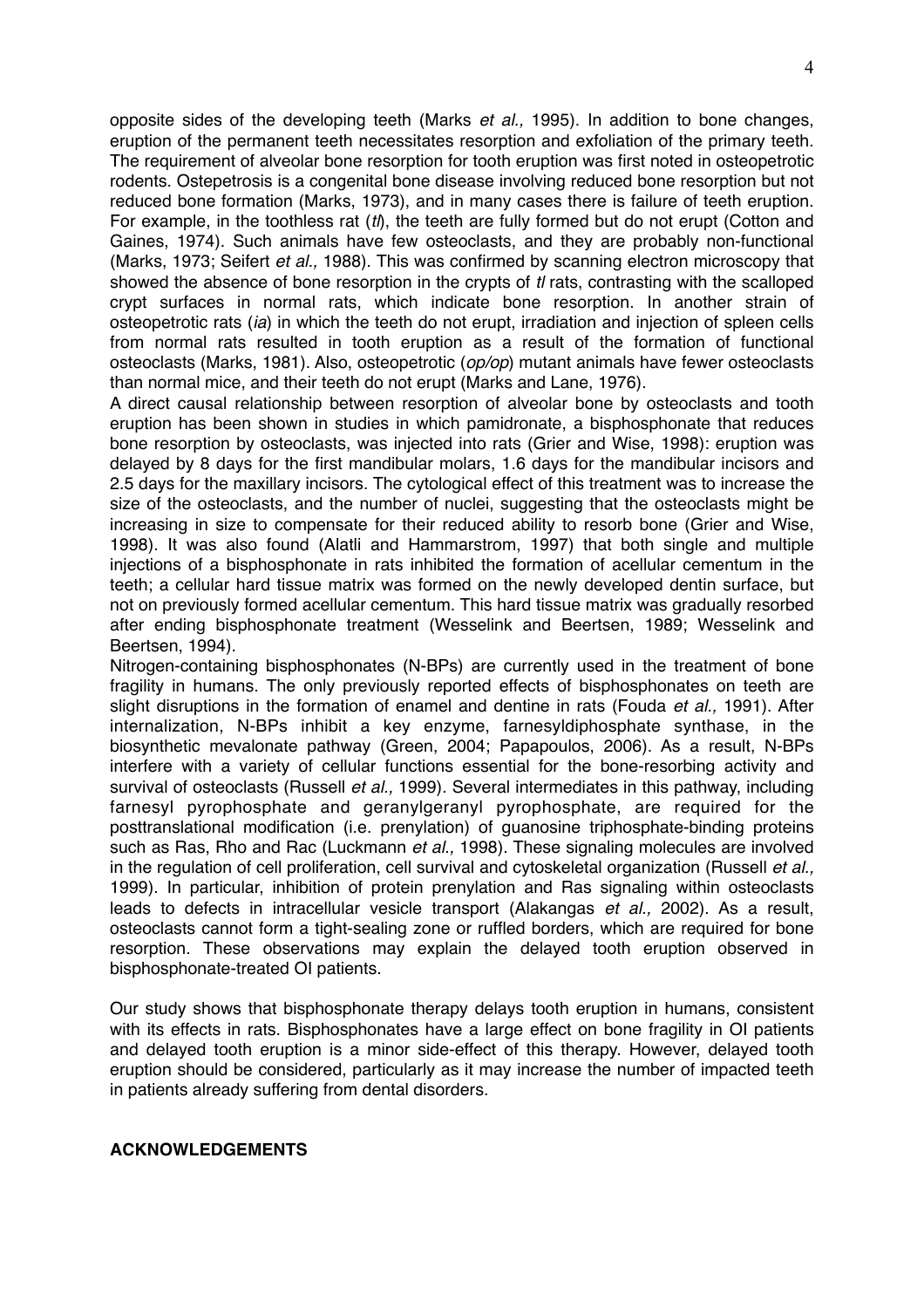We acknowledge the support of all the patients and their parents, the Association de l'Osteogenese Imparfaite (AOI), and the Association Francophone Belge de l'Osteogenese Imparfaite (AFBOI). We also acknowledge the Association de l'Osteogenese Imparfaite for financial support.

### **REFERENCES**

[Alakangas A,](http://www.ncbi.nlm.nih.gov/entrez/query.fcgi?db=pubmed&cmd=Search&itool=pubmed_Abstract&term=%2522Alakangas+A%2522%255BAuthor%255D) [Selander K,](http://www.ncbi.nlm.nih.gov/entrez/query.fcgi?db=pubmed&cmd=Search&itool=pubmed_Abstract&term=%2522Selander+K%2522%255BAuthor%255D) [Mulari M,](http://www.ncbi.nlm.nih.gov/entrez/query.fcgi?db=pubmed&cmd=Search&itool=pubmed_Abstract&term=%2522Mulari+M%2522%255BAuthor%255D) [Halleen J](http://www.ncbi.nlm.nih.gov/entrez/query.fcgi?db=pubmed&cmd=Search&itool=pubmed_Abstract&term=%2522Halleen+J%2522%255BAuthor%255D), [Lehenkari P,](http://www.ncbi.nlm.nih.gov/entrez/query.fcgi?db=pubmed&cmd=Search&itool=pubmed_Abstract&term=%2522Lehenkari+P%2522%255BAuthor%255D) [Monkkonen J](http://www.ncbi.nlm.nih.gov/entrez/query.fcgi?db=pubmed&cmd=Search&itool=pubmed_Abstract&term=%2522Monkkonen+J%2522%255BAuthor%255D), *et al* (2002). Alendronate disturbs vesicular trafficking in osteoclasts. *Calcif Tissue Int.* 70:40-47.

[Alatli I,](http://www.ncbi.nlm.nih.gov/entrez/query.fcgi?db=pubmed&cmd=Search&itool=pubmed_Abstract&term=%2522Alatli+I%2522%255BAuthor%255D) [Li J](http://www.ncbi.nlm.nih.gov/entrez/query.fcgi?db=pubmed&cmd=Search&itool=pubmed_Abstract&term=%2522Li+J%2522%255BAuthor%255D), [Hammarstrom L](http://www.ncbi.nlm.nih.gov/entrez/query.fcgi?db=pubmed&cmd=Search&itool=pubmed_Abstract&term=%2522Hammarstrom+L%2522%255BAuthor%255D) (1997). Ultimate tensile strength of PDL of molars in rats after 1 hydroxyethylidene-1,1-bisphosphonate injections. *J Dent.* 25:313-319.

[Andersen PE Jr](http://www.ncbi.nlm.nih.gov/entrez/query.fcgi?db=pubmed&cmd=Search&itool=pubmed_Abstract&term=%2522Andersen+PE+Jr%2522%255BAuthor%255D), [Hauge M](http://www.ncbi.nlm.nih.gov/entrez/query.fcgi?db=pubmed&cmd=Search&itool=pubmed_Abstract&term=%2522Hauge+M%2522%255BAuthor%255D) (1989). Osteogenesis imperfecta: a genetic, radiological, and epidemiological study. *Clin Genet.* 36:250-255.

[Cotton WR](http://www.ncbi.nlm.nih.gov/entrez/query.fcgi?db=pubmed&cmd=Search&itool=pubmed_Abstract&term=%2522Cotton+WR%2522%255BAuthor%255D), [Gaines JF](http://www.ncbi.nlm.nih.gov/entrez/query.fcgi?db=pubmed&cmd=Search&itool=pubmed_Abstract&term=%2522Gaines+JF%2522%255BAuthor%255D) (1974). Unerupted dentition secondary to congenital osteopetrosis in the Osborne-Mendel rat. *Proc Soc Exp Biol Med.* 146:554-561.

[Engelbert RH,](http://www.ncbi.nlm.nih.gov/entrez/query.fcgi?db=pubmed&cmd=Search&itool=pubmed_Abstract&term=%2522Engelbert+RH%2522%255BAuthor%255D) [Pruijs HE,](http://www.ncbi.nlm.nih.gov/entrez/query.fcgi?db=pubmed&cmd=Search&itool=pubmed_Abstract&term=%2522Pruijs+HE%2522%255BAuthor%255D) [Beemer FA](http://www.ncbi.nlm.nih.gov/entrez/query.fcgi?db=pubmed&cmd=Search&itool=pubmed_Abstract&term=%2522Beemer+FA%2522%255BAuthor%255D), [Helders PJ](http://www.ncbi.nlm.nih.gov/entrez/query.fcgi?db=pubmed&cmd=Search&itool=pubmed_Abstract&term=%2522Helders+PJ%2522%255BAuthor%255D) (1998). Osteogenesis imperfecta in childhood: treatment strategies. *Arch Phys Med Rehabil.* 79:1590-1594.

Filipsson R (1975). A new method for assessment of dental maturity using the individual curve of number of erupted permanent teeth. *Ann Hum Biol*. 2:13-24.

[Foti B](http://www.ncbi.nlm.nih.gov/entrez/query.fcgi?db=pubmed&cmd=Search&itool=pubmed_Abstract&term=%2522Foti+B%2522%255BAuthor%255D), [Lalys L](http://www.ncbi.nlm.nih.gov/entrez/query.fcgi?db=pubmed&cmd=Search&itool=pubmed_Abstract&term=%2522Lalys+L%2522%255BAuthor%255D), [Adalian P,](http://www.ncbi.nlm.nih.gov/entrez/query.fcgi?db=pubmed&cmd=Search&itool=pubmed_Abstract&term=%2522Adalian+P%2522%255BAuthor%255D) [Giustiniani J](http://www.ncbi.nlm.nih.gov/entrez/query.fcgi?db=pubmed&cmd=Search&itool=pubmed_Abstract&term=%2522Giustiniani+J%2522%255BAuthor%255D), [Maczel M](http://www.ncbi.nlm.nih.gov/entrez/query.fcgi?db=pubmed&cmd=Search&itool=pubmed_Abstract&term=%2522Maczel+M%2522%255BAuthor%255D), [Signoli M](http://www.ncbi.nlm.nih.gov/entrez/query.fcgi?db=pubmed&cmd=Search&itool=pubmed_Abstract&term=%2522Signoli+M%2522%255BAuthor%255D) *et al (2003)*,. New forensic approach to age determination in children based on tooth eruption. *Forensic Sci Int.* 132:49-56.

Fouda N, Caracatsanis M, Kut IA, Hammarstrom L. (1991). Mineralization disturbances of developing rat molar induced by mono-and bisphosphonates. *J Biol Bucc* 19:106-115.

Green JR (2004). Bisphosphonates: preclinical review. *Oncologist.* 9( Suppl 4):3-13.

[Grier RL 4th](http://www.ncbi.nlm.nih.gov/entrez/query.fcgi?db=pubmed&cmd=Search&itool=pubmed_Abstract&term=%2522Grier+RL+4th%2522%255BAuthor%255D), [Wise GE](http://www.ncbi.nlm.nih.gov/entrez/query.fcgi?db=pubmed&cmd=Search&itool=pubmed_Abstract&term=%2522Wise+GE%2522%255BAuthor%255D) (1998). Inhibition of tooth eruption in the rat by a bisphosphonate. *J Dent Res.* 77:8-15.

[Hagg U](http://www.ncbi.nlm.nih.gov/entrez/query.fcgi?db=pubmed&cmd=Search&itool=pubmed_Abstract&term=%2522Hagg+U%2522%255BAuthor%255D), [Taranger J](http://www.ncbi.nlm.nih.gov/entrez/query.fcgi?db=pubmed&cmd=Search&itool=pubmed_Abstract&term=%2522Taranger+J%2522%255BAuthor%255D) (1985). Dental development, dental age and tooth counts. *Angle Orthod.* 55:93-107.

Hurme V (1949). Ranges of normalcy in eruption of permanent teeth. *J Dent Child.* 16:11-15.

[Lindau B](http://www.ncbi.nlm.nih.gov/entrez/query.fcgi?db=pubmed&cmd=Search&itool=pubmed_Abstract&term=%2522Lindau+B%2522%255BAuthor%255D), [Dietz W,](http://www.ncbi.nlm.nih.gov/entrez/query.fcgi?db=pubmed&cmd=Search&itool=pubmed_Abstract&term=%2522Dietz+W%2522%255BAuthor%255D) [Lundgren T,](http://www.ncbi.nlm.nih.gov/entrez/query.fcgi?db=pubmed&cmd=Search&itool=pubmed_Abstract&term=%2522Lundgren+T%2522%255BAuthor%255D) [Storhaug K](http://www.ncbi.nlm.nih.gov/entrez/query.fcgi?db=pubmed&cmd=Search&itool=pubmed_Abstract&term=%2522Storhaug+K%2522%255BAuthor%255D), [Noren JG](http://www.ncbi.nlm.nih.gov/entrez/query.fcgi?db=pubmed&cmd=Search&itool=pubmed_Abstract&term=%2522Noren+JG%2522%255BAuthor%255D) (1999). Discrimination of morphological findings in dentine from osteogenesis imperfecta patients using combinations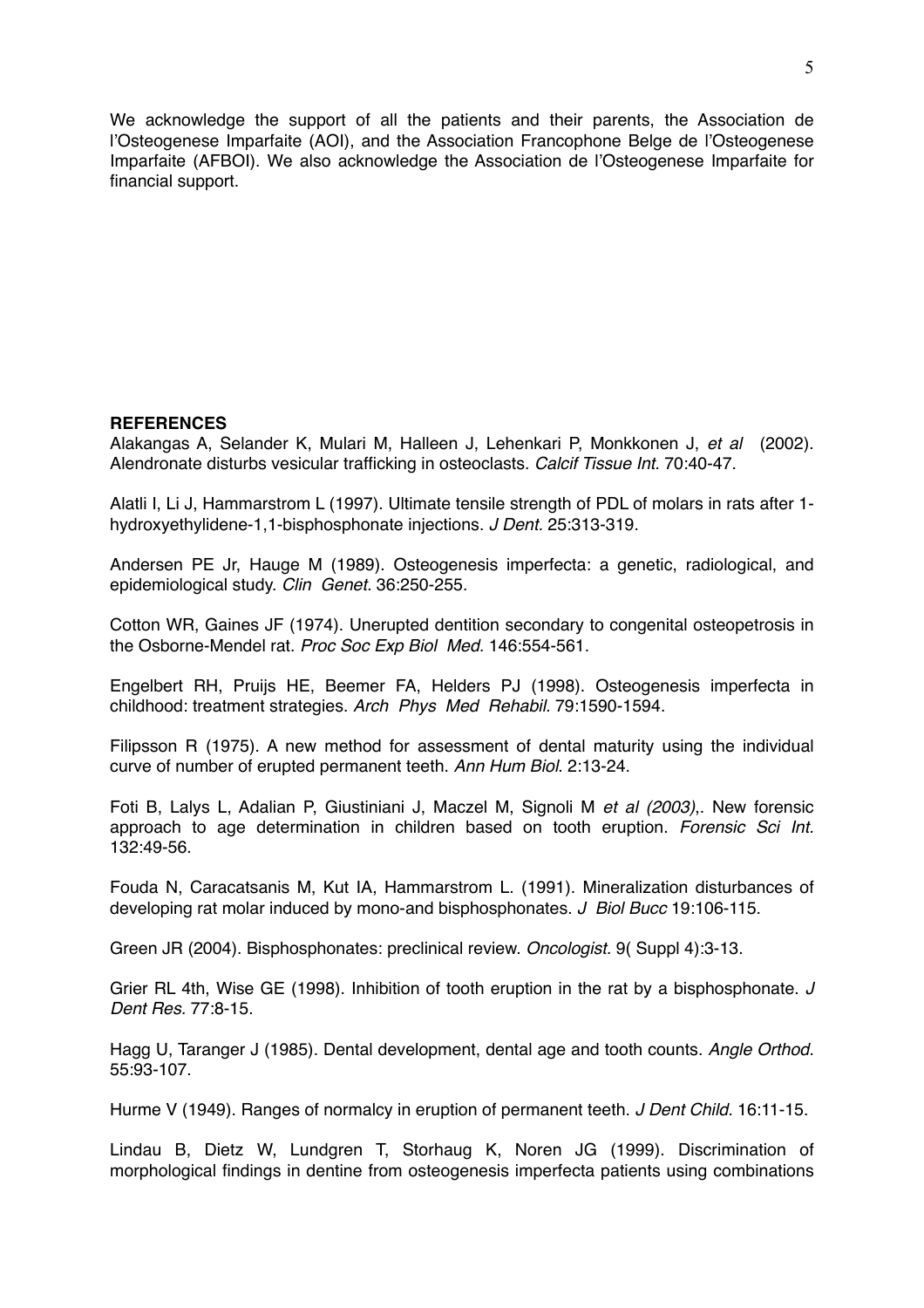of polarized light microscopy, microradiography and scanning electron microscopy. *Int J Paediatr Dent.* 9:253-261.

[Luckman SP,](http://www.ncbi.nlm.nih.gov/entrez/query.fcgi?db=pubmed&cmd=Search&itool=pubmed_Abstract&term=%2522Luckman+SP%2522%255BAuthor%255D) [Coxon FP,](http://www.ncbi.nlm.nih.gov/entrez/query.fcgi?db=pubmed&cmd=Search&itool=pubmed_Abstract&term=%2522Coxon+FP%2522%255BAuthor%255D) [Ebetino FH](http://www.ncbi.nlm.nih.gov/entrez/query.fcgi?db=pubmed&cmd=Search&itool=pubmed_Abstract&term=%2522Ebetino+FH%2522%255BAuthor%255D), [Russell RG,](http://www.ncbi.nlm.nih.gov/entrez/query.fcgi?db=pubmed&cmd=Search&itool=pubmed_Abstract&term=%2522Russell+RG%2522%255BAuthor%255D) [Rogers MJ](http://www.ncbi.nlm.nih.gov/entrez/query.fcgi?db=pubmed&cmd=Search&itool=pubmed_Abstract&term=%2522Rogers+MJ%2522%255BAuthor%255D) (1998). Heterocycle-containing bisphosphonates cause apoptosis and inhibit bone resorption by preventing protein prenylation: evidence from structure-activity relationships in J774 macrophages. *JBMR*  13:1668-78.

[Lukinmaa PL](http://www.ncbi.nlm.nih.gov/entrez/query.fcgi?db=pubmed&cmd=Search&itool=pubmed_Abstract&term=%2522Lukinmaa+PL%2522%255BAuthor%255D), [Ranta H](http://www.ncbi.nlm.nih.gov/entrez/query.fcgi?db=pubmed&cmd=Search&itool=pubmed_Abstract&term=%2522Ranta+H%2522%255BAuthor%255D), [Ranta K](http://www.ncbi.nlm.nih.gov/entrez/query.fcgi?db=pubmed&cmd=Search&itool=pubmed_Abstract&term=%2522Ranta+K%2522%255BAuthor%255D), [Kaitila I,](http://www.ncbi.nlm.nih.gov/entrez/query.fcgi?db=pubmed&cmd=Search&itool=pubmed_Abstract&term=%2522Kaitila+I%2522%255BAuthor%255D) [Hietanen J](http://www.ncbi.nlm.nih.gov/entrez/query.fcgi?db=pubmed&cmd=Search&itool=pubmed_Abstract&term=%2522Hietanen+J%2522%255BAuthor%255D) (1987). Dental findings in osteogenesis imperfecta: II. Dysplastic and other developmental defects*. J Craniofac Genet Dev Biol.*  7:127-135.

[Lund AM](http://www.ncbi.nlm.nih.gov/entrez/query.fcgi?db=pubmed&cmd=Search&itool=pubmed_Abstract&term=%2522Lund+AM%2522%255BAuthor%255D), [Jensen BL,](http://www.ncbi.nlm.nih.gov/entrez/query.fcgi?db=pubmed&cmd=Search&itool=pubmed_Abstract&term=%2522Jensen+BL%2522%255BAuthor%255D) [Nielsen LA](http://www.ncbi.nlm.nih.gov/entrez/query.fcgi?db=pubmed&cmd=Search&itool=pubmed_Abstract&term=%2522Nielsen+LA%2522%255BAuthor%255D), [Skovby F](http://www.ncbi.nlm.nih.gov/entrez/query.fcgi?db=pubmed&cmd=Search&itool=pubmed_Abstract&term=%2522Skovby+F%2522%255BAuthor%255D) (1998). Dental manifestations of osteogenesis imperfecta and abnormalities of collagen I metabolism. *J Craniofac Genet Dev Biol.* 1998;18:30-37.

Lysell L, Magnusson B, Thilander B (1962). Time and order of eruption of the primary teeth. A longitudinal study. *Odontol Rev* 13:217-234.

Malmgren B, [Norgren S](http://www.ncbi.nlm.nih.gov/entrez/query.fcgi?db=pubmed&cmd=Search&itool=pubmed_Abstract&term=%2522Norgren+S%2522%255BAuthor%255D) (2002). Dental aberrations in children and adolescents with osteogenesis imperfecta. *Acta Odontol Scand.* 60:65-71.

[Marks SC Jr](http://www.ncbi.nlm.nih.gov/entrez/query.fcgi?db=pubmed&cmd=Search&itool=pubmed_Abstract&term=%2522Marks+SC+Jr%2522%255BAuthor%255D) (1973). Pathogenesis of osteopetrosis in the ia rat: reduced bone resorption due to reduced osteoclast function. *Am J Anat.* 138:165-189.

[Marks SC Jr,](http://www.ncbi.nlm.nih.gov/entrez/query.fcgi?db=pubmed&cmd=Search&itool=pubmed_Abstract&term=%2522Marks+SC+Jr%2522%255BAuthor%255D) [Lane PW](http://www.ncbi.nlm.nih.gov/entrez/query.fcgi?db=pubmed&cmd=Search&itool=pubmed_Abstract&term=%2522Lane+PW%2522%255BAuthor%255D) (1976). Osteopetrosis, a new recessive skeletal mutation on chromosome 12 of the mouse. *J Hered.* 67:11-18.

[Marks SC Jr](http://www.ncbi.nlm.nih.gov/entrez/query.fcgi?db=pubmed&cmd=Search&itool=pubmed_Abstract&term=%2522Marks+SC+Jr%2522%255BAuthor%255D) (1981). Tooth eruption depends on bone resorption: experimental evidence from osteopetrotic (ia) rats. *Metab Bone Dis Relat Res.* 1981;3:107-15.

[Marks SC Jr,](http://www.ncbi.nlm.nih.gov/entrez/query.fcgi?db=pubmed&cmd=Search&itool=pubmed_Abstract&term=%2522Marks+SC+Jr%2522%255BAuthor%255D) [Gorski JP,](http://www.ncbi.nlm.nih.gov/entrez/query.fcgi?db=pubmed&cmd=Search&itool=pubmed_Abstract&term=%2522Gorski+JP%2522%255BAuthor%255D) [Wise GE](http://www.ncbi.nlm.nih.gov/entrez/query.fcgi?db=pubmed&cmd=Search&itool=pubmed_Abstract&term=%2522Wise+GE%2522%255BAuthor%255D) (1995). The mechanisms and mediators of tooth eruptionmodels for developmental biologists. *Int J Dev Biol.* 39:223-230.

Moorrees CFA, Kent RL (1978). A step function model using tooth counts to assess the developmental timing of the dentition. *Ann Hum Biol* 5:55-68.

[O'Connell AC,](http://www.ncbi.nlm.nih.gov/entrez/query.fcgi?db=pubmed&cmd=Search&itool=pubmed_Abstract&term=%2522O%2527Connell+AC%2522%255BAuthor%255D) [Marini JC](http://www.ncbi.nlm.nih.gov/entrez/query.fcgi?db=pubmed&cmd=Search&itool=pubmed_Abstract&term=%2522Marini+JC%2522%255BAuthor%255D) (1999). Evaluation of oral problems in an osteogenesis imperfecta population. *Oral Surg, Oral Med, Oral Pathol, Oral Radiol Endod .* 1999;87:189-196.

[Papapoulos SE](http://www.ncbi.nlm.nih.gov/entrez/query.fcgi?db=pubmed&cmd=Search&itool=pubmed_Abstract&term=%2522Papapoulos+SE%2522%255BAuthor%255D) (2006). Bisphosphonate actions: physical chemistry revisited. *Bone.* 38:613-616.

[Piper K](http://www.ncbi.nlm.nih.gov/entrez/query.fcgi?db=pubmed&cmd=Search&itool=pubmed_Abstract&term=%2522Piper+K%2522%255BAuthor%255D), [Boyde A,](http://www.ncbi.nlm.nih.gov/entrez/query.fcgi?db=pubmed&cmd=Search&itool=pubmed_Abstract&term=%2522Boyde+A%2522%255BAuthor%255D) [Jones SJ](http://www.ncbi.nlm.nih.gov/entrez/query.fcgi?db=pubmed&cmd=Search&itool=pubmed_Abstract&term=%2522Jones+SJ%2522%255BAuthor%255D) (1994). The effect of 3-amino-1-hydroxypropylidene-1,1 bisphosphonate (ADP) on the resorptive function of osteoclasts of known nuclear number. *Calcif Tissue Int.* 54:56-61.

[Reitsma PH](http://www.ncbi.nlm.nih.gov/entrez/query.fcgi?db=pubmed&cmd=Search&itool=pubmed_Abstract&term=%2522Reitsma+PH%2522%255BAuthor%255D), [Bijvoet OL,](http://www.ncbi.nlm.nih.gov/entrez/query.fcgi?db=pubmed&cmd=Search&itool=pubmed_Abstract&term=%2522Bijvoet+OL%2522%255BAuthor%255D) [Verlinden-Ooms H](http://www.ncbi.nlm.nih.gov/entrez/query.fcgi?db=pubmed&cmd=Search&itool=pubmed_Abstract&term=%2522Verlinden%252DOoms+H%2522%255BAuthor%255D), [van der Wee-Pals LJ](http://www.ncbi.nlm.nih.gov/entrez/query.fcgi?db=pubmed&cmd=Search&itool=pubmed_Abstract&term=%2522van+der+Wee%252DPals+LJ%2522%255BAuthor%255D) (1980). Kinetic studies of bone and mineral metabolism during treatment with (3-amino-1-hydroxypropylidene)-1,1 bisphosphonate (APD) in rats. *Calcif Tissue Int.* 32:145-57.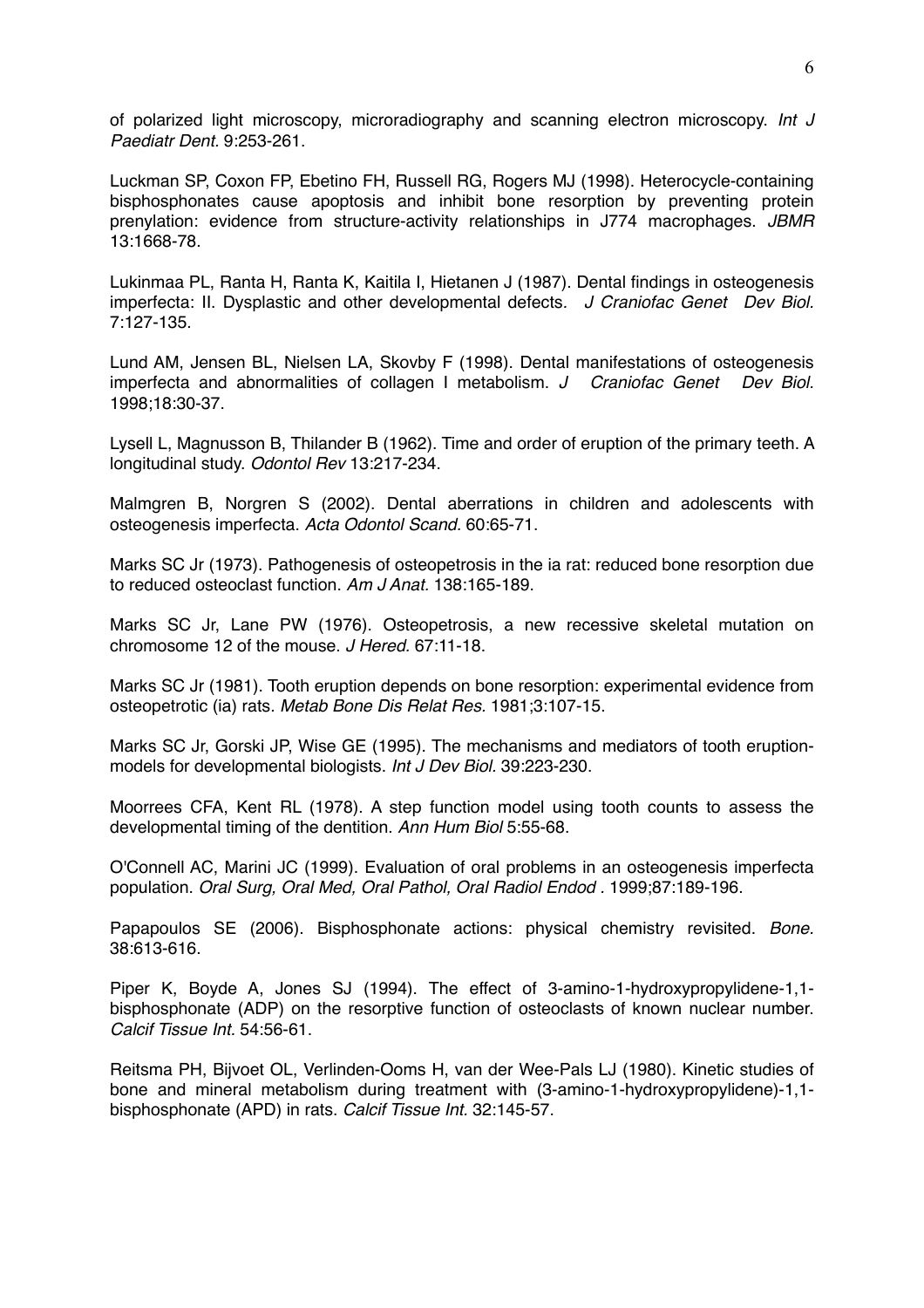[Russell RG](http://www.ncbi.nlm.nih.gov/entrez/query.fcgi?db=pubmed&cmd=Search&itool=pubmed_Abstract&term=%2522Russell+RG%2522%255BAuthor%255D), [Rogers MJ,](http://www.ncbi.nlm.nih.gov/entrez/query.fcgi?db=pubmed&cmd=Search&itool=pubmed_Abstract&term=%2522Rogers+MJ%2522%255BAuthor%255D) [Frith JC,](http://www.ncbi.nlm.nih.gov/entrez/query.fcgi?db=pubmed&cmd=Search&itool=pubmed_Abstract&term=%2522Frith+JC%2522%255BAuthor%255D) [Luckman SP,](http://www.ncbi.nlm.nih.gov/entrez/query.fcgi?db=pubmed&cmd=Search&itool=pubmed_Abstract&term=%2522Luckman+SP%2522%255BAuthor%255D) [Coxon FP,](http://www.ncbi.nlm.nih.gov/entrez/query.fcgi?db=pubmed&cmd=Search&itool=pubmed_Abstract&term=%2522Coxon+FP%2522%255BAuthor%255D) [Benford HL,](http://www.ncbi.nlm.nih.gov/entrez/query.fcgi?db=pubmed&cmd=Search&itool=pubmed_Abstract&term=%2522Benford+HL%2522%255BAuthor%255D) *et al* (1999). The pharmacology of bisphosphonates and new insights into their mechanisms of action. *J Bone Min Res* 14(Suppl 2):53-65.

Schwartz S, Tsipouras P (1984). Oral findings in osteogenesis imperfecta. *Oral Surg Oral Med Oral Pathol.* 57:161-167.

[Seifert MF,](http://www.ncbi.nlm.nih.gov/entrez/query.fcgi?db=pubmed&cmd=Search&itool=pubmed_Abstract&term=%2522Seifert+MF%2522%255BAuthor%255D) [Popoff SN](http://www.ncbi.nlm.nih.gov/entrez/query.fcgi?db=pubmed&cmd=Search&itool=pubmed_Abstract&term=%2522Popoff+SN%2522%255BAuthor%255D), [Marks SC Jr](http://www.ncbi.nlm.nih.gov/entrez/query.fcgi?db=pubmed&cmd=Search&itool=pubmed_Abstract&term=%2522Marks+SC+Jr%2522%255BAuthor%255D) (1988). Skeletal biology in the toothless (osteopetrotic) rat. *Am J Anat.* 183:158-165.

[Sillence DO](http://www.ncbi.nlm.nih.gov/entrez/query.fcgi?db=pubmed&cmd=Search&itool=pubmed_Abstract&term=%2522Sillence+DO%2522%255BAuthor%255D), [Senn A](http://www.ncbi.nlm.nih.gov/entrez/query.fcgi?db=pubmed&cmd=Search&itool=pubmed_Abstract&term=%2522Senn+A%2522%255BAuthor%255D), [Danks DM](http://www.ncbi.nlm.nih.gov/entrez/query.fcgi?db=pubmed&cmd=Search&itool=pubmed_Abstract&term=%2522Danks+DM%2522%255BAuthor%255D) (1979). Genetic heterogeneity in osteogenesis imperfecta. *J Med Genet.* 16:101-116.

[Sykes B,](http://www.ncbi.nlm.nih.gov/entrez/query.fcgi?db=pubmed&cmd=Search&itool=pubmed_Abstract&term=%2522Sykes+B%2522%255BAuthor%255D) [Ogilvie D,](http://www.ncbi.nlm.nih.gov/entrez/query.fcgi?db=pubmed&cmd=Search&itool=pubmed_Abstract&term=%2522Ogilvie+D%2522%255BAuthor%255D) [Wordsworth P,](http://www.ncbi.nlm.nih.gov/entrez/query.fcgi?db=pubmed&cmd=Search&itool=pubmed_Abstract&term=%2522Wordsworth+P%2522%255BAuthor%255D) [Anderson](http://www.ncbi.nlm.nih.gov/entrez/query.fcgi?db=pubmed&cmd=Search&itool=pubmed_Abstract&term=%2522Anderson%2522%255BAuthor%255D), [Jones N](http://www.ncbi.nlm.nih.gov/entrez/query.fcgi?db=pubmed&cmd=Search&itool=pubmed_Abstract&term=%2522Jones+N%2522%255BAuthor%255D) (1986). Osteogenesis imperfecta is linked to both type I collagen structural genes. *Lancet.* 2:69-72.

[Tiffee JC](http://www.ncbi.nlm.nih.gov/entrez/query.fcgi?db=pubmed&cmd=Search&itool=pubmed_Abstract&term=%2522Tiffee+JC%2522%255BAuthor%255D), [Xing L,](http://www.ncbi.nlm.nih.gov/entrez/query.fcgi?db=pubmed&cmd=Search&itool=pubmed_Abstract&term=%2522Xing+L%2522%255BAuthor%255D) [Nilsson S,](http://www.ncbi.nlm.nih.gov/entrez/query.fcgi?db=pubmed&cmd=Search&itool=pubmed_Abstract&term=%2522Nilsson+S%2522%255BAuthor%255D) [Boyce BF](http://www.ncbi.nlm.nih.gov/entrez/query.fcgi?db=pubmed&cmd=Search&itool=pubmed_Abstract&term=%2522Boyce+BF%2522%255BAuthor%255D) (1999). Dental abnormalities associated with failure of tooth eruption in src knockout and op/op mice. *Calcif Tissue Int.* 65:53-58.

[Wesselink PR](http://www.ncbi.nlm.nih.gov/entrez/query.fcgi?db=pubmed&cmd=Search&itool=pubmed_Abstract&term=%2522Wesselink+PR%2522%255BAuthor%255D), [Beertsen W](http://www.ncbi.nlm.nih.gov/entrez/query.fcgi?db=pubmed&cmd=Search&itool=pubmed_Abstract&term=%2522Beertsen+W%2522%255BAuthor%255D) (1989). The influence of 1-hydroxyethylidene-1,1-bisphosphonate (HEBP) on dental root resorption in the mouse. *Calcif Tissue Int.* 45:104-110.

[Wesselink PR,](http://www.ncbi.nlm.nih.gov/entrez/query.fcgi?db=pubmed&cmd=Search&itool=pubmed_Abstract&term=%2522Wesselink+PR%2522%255BAuthor%255D) [Beertsen W](http://www.ncbi.nlm.nih.gov/entrez/query.fcgi?db=pubmed&cmd=Search&itool=pubmed_Abstract&term=%2522Beertsen+W%2522%255BAuthor%255D) (1994). Ankylosis of the mouse molar after systemic administration of 1-hydroxyethylidene-1,1-bisphosphonate (HEBP). *J Clin Periodontol.* 21:465-471.

# **TABLES**

Table 1: Number of delayed teeth in group 1 and group 2. Criteria used were from Hurme (Hurme, 1949). Bisphosphonate-treated osteogenesis imperfecta patients (OI-BP); Osteogenesis Imperfecta patients (OI); controls (C)

Table 2: Tooth eruption in group 1 and group 2: statistical comparisons. Values of t in paired t-tests. p values are in square brackets. NS=not significant. ND=not determined

# **FIGURE**

Figure 1: Overview of the individual results. Dental maturity was determined as the difference (plotted on the ordinate scale) between estimated dental age (method 1, see methods) and true chronological age(abcissa). Bisphosphonate-treated osteogenesis imperfecta patients (OI-BP); controls (C)